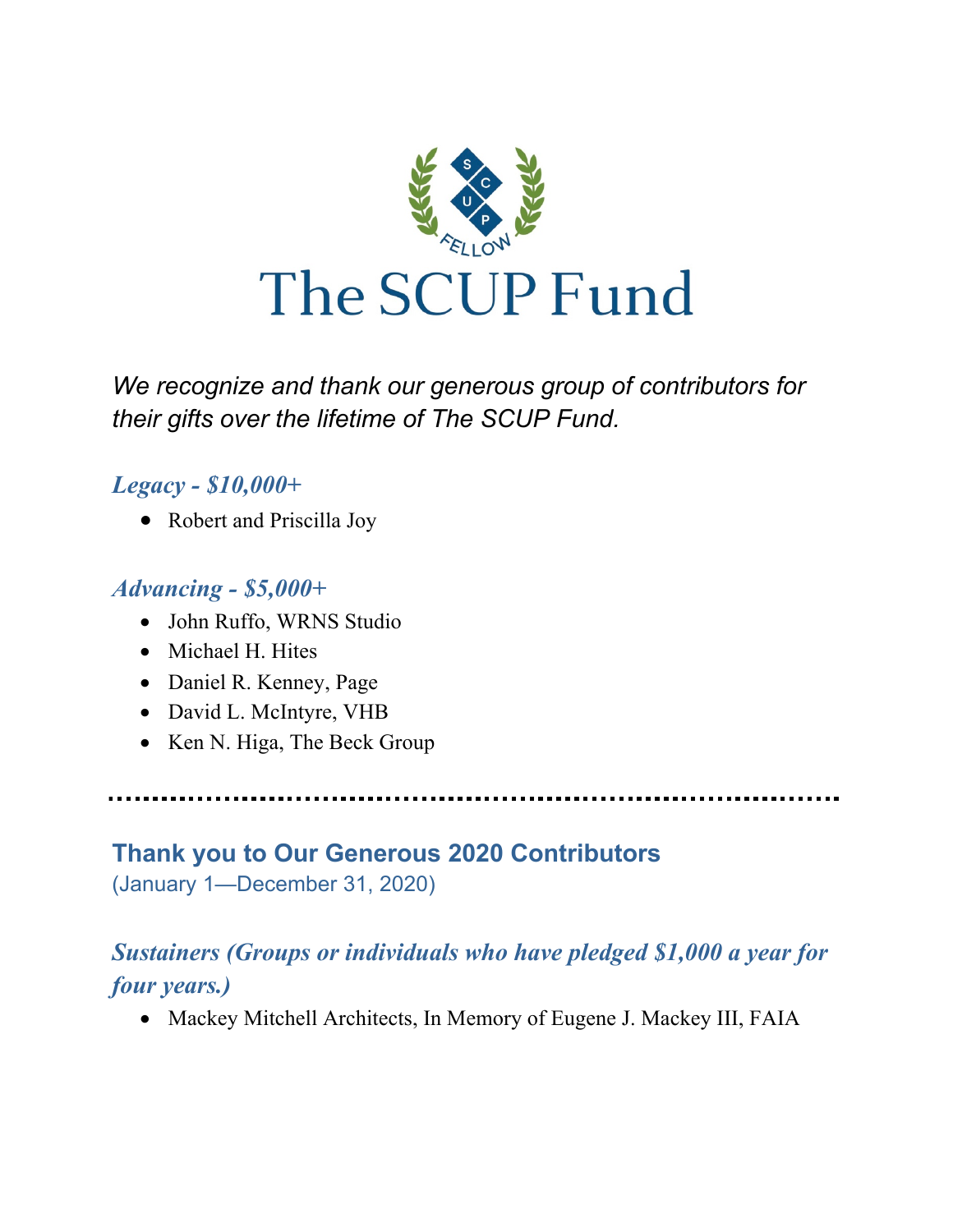# *Futurists (2020 Contribution \$1,000+)*

- Ayers Saint Gross
- Michael Hites, Southern Methodist University
- David McIntyre, VHB

### *Benefactors (2020 Contribution \$500-\$999)*

- Danuta Nitecki, Drexel University
- Tim Stevens, Solomon Cordwell Buenz
- Bart Trudeau, Trudeau Architects PLLC
- Betsy Tutelman, Temple University
- Ken Higa, The Beck Group

# *Innovators (2020 Contribution \$250-\$499)*

- Chuck Thompson, The Claremont Colleges Services
- C.Timothy Fish, Cooper Carry
- Carol Duke, DLR Group
- Daniel Kenney, Page Southerland Page, Inc.
- Jack Nye, Whitman, Requardt and Associates, LLP
- McKenzie Wallace, The S/L/A/M Collaborative
- Paul Dale, Paradise Valley Community College
- Rachel Kiesling, Moody Bible Institute
- Sarah Cantrell, York University
- Diane Stephens, California State University Northridge
- Richard Michal, Purdue Research Foundation
- John Fogarty, Stony Brook University
- Kathleen Benton, Society for College and University Planning
- Mike Moss, Society for College and University Planning
- Adam Wyatt, Florida Atlantic University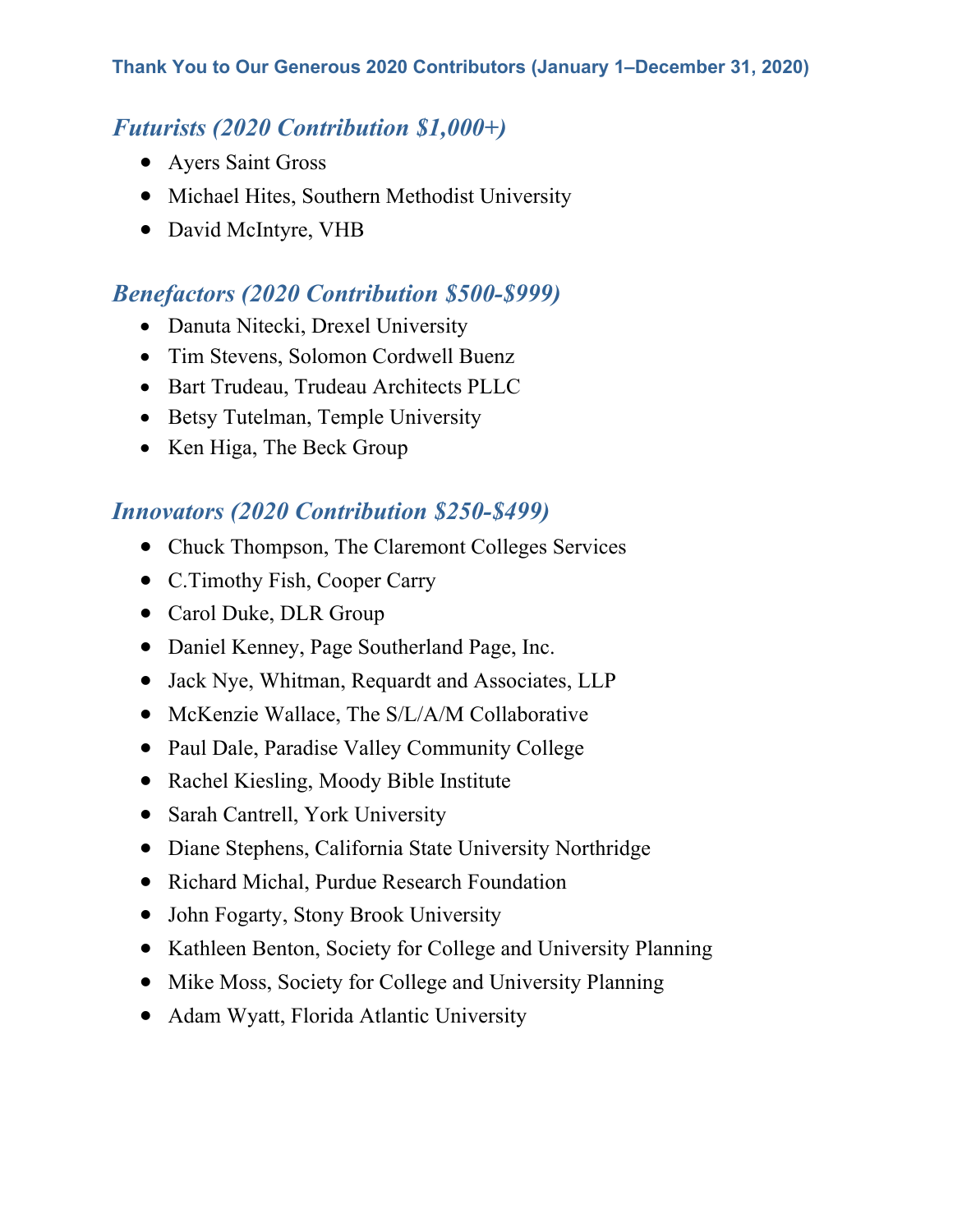### *Enterprisers (2020 Contribution \$100-\$249)*

- JE Dunn Construction Company Charitable Fund
- Ivan Banks
- Lynn Akey, Minnesota State University-Mankato
- Charles Piper, Quinn Evans
- Robert Nalls, Nalls Architecture, Inc.
- Alexandria Roe, University of Wisconsin System Administrationo
- John Kilmarx, Indiana University of Pennsylvania-Main Campus
- Margaret Plympton, AGB Search
- David Hollowell
- Lee Jarboe, JE Dunn Construction
- Nick Hodges, Hacker Architects
- James Downey, Pittsburgh Theological Seminary
- John White, College of the Desert
- Henneberry Eddy Architects, Inc.
- Andrew Nielsen, AndersonMasonDale Architects
- Karlyn Johnson, Cambria USA
- Anthony LoBello, Sheehan Nagle Hartray Architects
- Ken Graven, Salter, Inc.
- Kyle Womack, Hennebery Eddy Architects
- Sarah Hacker, Hacker Architects
- Rachel Schopmeyer, Hacker Architects

# *Opportunity Builders (2020 Contribution Up to \$99)*

- Joan Racki
- Hannah Stewart-Gambino, Lafayette College
- Jillian Kavanagh, Fisheries and Marine Institute of Memorial University
- Jacqueline El-Sayed, American Society for Engineering Education
- Rick Straka, Minnesota State University-Mankato
- Beverly Barrington, Florida Agricultural and Mechanical University
- Burcin Moehring, B+H Advance Strategy
- Elizabeth Foster, Page Southerland Page, Inc.